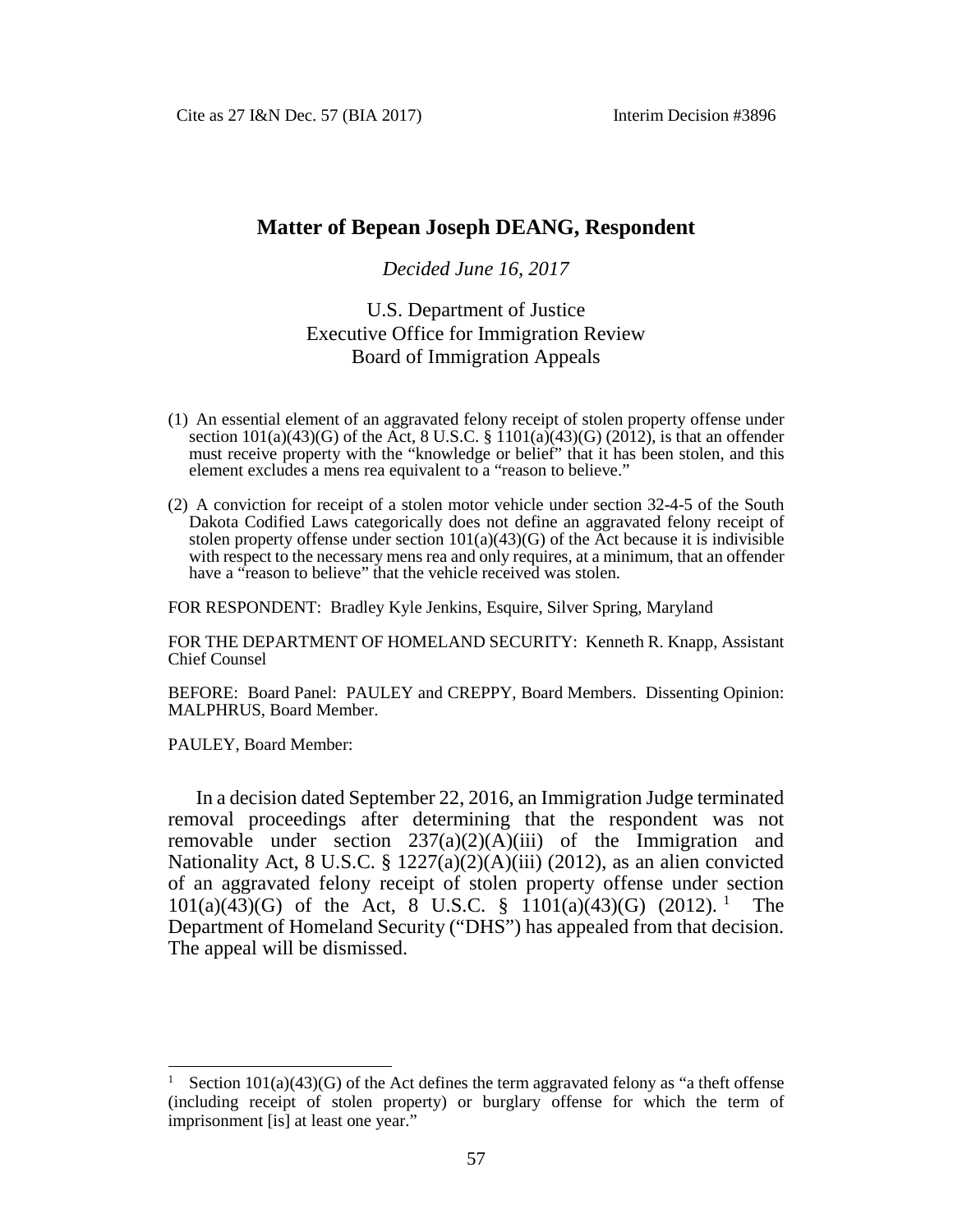# I. FACTUAL AND PROCEDURAL HISTORY

The respondent is a native and citizen of Sudan and a lawful permanent resident of the United States. On March 9, 2016, the respondent was convicted in South Dakota of receipt of a stolen motor vehicle, in violation of section 32-4-5 of the South Dakota Codified Laws and was sentenced to a term of imprisonment of 5 years. Section 32-4-5 provides in pertinent part:

Any person who . . . shall have in his possession any motor vehicle which he knows, or has reason to believe, has been stolen . . . shall be guilty of a Class 5 felony.

On appeal, the DHS contends that the Immigration Judge improperly relied on *Matter of Sierra*, 26 I&N Dec. 288 (BIA 2014), in support of her determination that the respondent's conviction was not a predicate for removal under section  $101(a)(43)(G)$  of the Act. The DHS argues that we limited the applicability of that decision to cases arising in the United States Court of Appeals for the Ninth Circuit. *See id.* at 290 ("[W]e hold that under the law of the Ninth Circuit, the mental state of 'reason to believe' in section 205.273(1) [of the Nevada Revised Statutes] is insufficient for attempted possession of a stolen motor vehicle in violation of [Nevada law] to qualify categorically as an aggravated felony 'theft offense (including receipt of stolen property).'"). Whether receipt of a stolen motor vehicle under South Dakota law is an aggravated felony is a question of law that we review de novo. 8 C.F.R. § 1003.1(d)(3)(ii) (2017).

#### II. ANALYSIS

We agree that *Matter of Sierra* does not control the outcome of this case, which arises within the jurisdiction of the Eighth Circuit. Indeed, in *Matter of Sierra* we expressly "reserve[d] the question of what Congress meant by the term 'receipt of stolen property' in section  $101(a)(43)(G)$  of the Act for a future case where circuit law does not dictate that such an offense requires a showing that the actor had an intent to deprive the owner of his property." *Matter of Sierra*, 26 I&N Dec. at 292 n.1. We are unaware of any cases from the Eighth Circuit addressing this specific question.

However, as we explain below, we are not persuaded that the Immigration Judge's decision to terminate proceedings should be disturbed. In this regard, we note that after *Matter of Sierra* was issued, the Fifth Circuit joined the Ninth Circuit in holding that an aggravated felony receipt of stolen property offense requires that an offender have an intent to deprive the owner of the rights and benefits of ownership of the property. *United States v. Sanchez-Rodriguez*, 830 F.3d 168, 174 (5th Cir. 2016). Further, we are unaware of any contrary Federal court authority.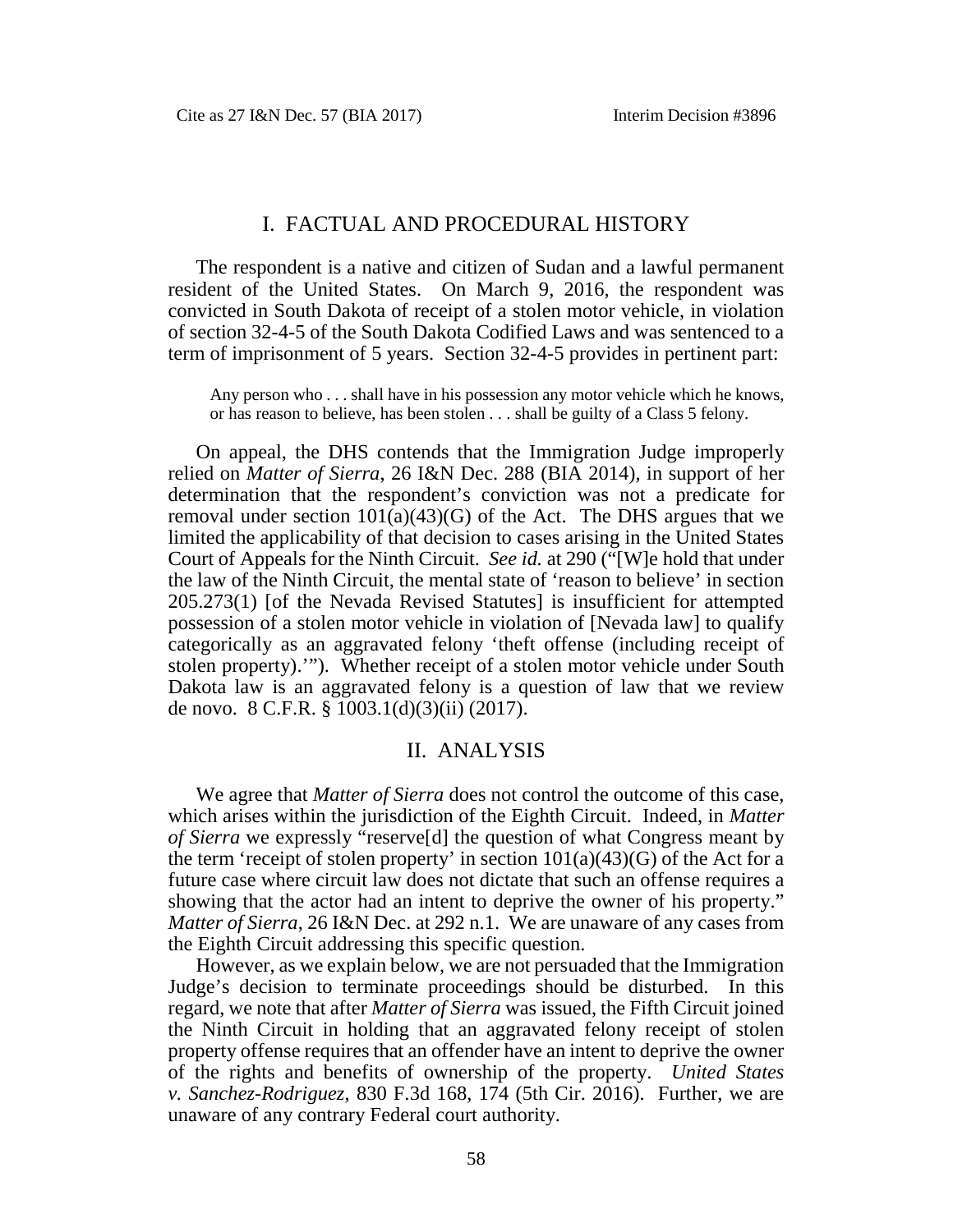We conclude that the Fifth and Ninth Circuits are correct in holding that a necessary element of a receipt of stolen property offense is an intent to deprive the owner of his or her property. We observe that this shared element is likely responsible for Congress' decision to group within section 101(a)(43)(G) the aggravated felonies of theft and receipt of stolen property, which otherwise contain several nonmatching features and constitute distinct and separate offenses. *See, e.g.*, *Matter of Alday-Dominguez*, 27 I&N Dec. 48, 50 (BIA 2017) (observing that "'receipt of stolen property' is not merely a subset of 'theft' as that term is used in section  $101(a)(43)(G)$  of the Act, because each can be considered to be a distinct and separate offense" (quoting *Matter of Cardiel*, 25 I&N Dec. 12, 14 (BIA 2009))).

We cannot infer that a violator who received property with a "reason to believe" that the property was stolen (or a similar mens rea) *intended* to deprive the true owner of the rights and benefits of ownership. This is so because such a violator need not be actually aware of the stolen character of the item received in order to be convicted of the offense. Instead, the prosecution need only establish that he or she *should* have been aware of the fact that such property was stolen when considering the circumstances presented. Accordingly, since a necessary element of both generic theft and receipt of stolen property offenses is an intent to deprive the owner of the rights or benefits of the property taken or received, a receipt of stolen property offense committed with a mens rea of "reason to believe" (or a similar mental state) cannot fall within the generic definition of an aggravated felony receipt of stolen property offense under section 101(a)(43)(G) of the Act. *See Sanchez-Rodriguez*, 830 F.3d at 172–73 (concluding that a conviction under a Florida statute that merely requires proof that a violator trafficked in "property that he or she . . . *should know* was stolen" is not categorically one for an aggravated felony since "it does not require proof of the specific 'intent to deprive the owner of rights and benefits of ownership'" (emphasis added)).

An examination of Federal and State statutes in existence when Congress added "receipt of stolen property" to the Act bolsters our conclusion in this regard. The Act does not define the phrase "receipt of stolen property" in section 101(a)(43)(G), nor did Congress cross-reference a Federal statute in that provision. Therefore, to determine whether there is a general understanding as to the requisite mental state for an aggravated felony receipt of stolen property offense, we may rely, at least in part, on an examination of the Federal and State statutes that existed in 1994, when Congress enacted section  $101(a)(43)(G)$  of the Act,<sup>[2](#page-2-0)</sup> as well as other authoritative sources such

<span id="page-2-0"></span><sup>&</sup>lt;sup>2</sup> Congress added the phrase "receipt of stolen property" to section  $101(a)(43)$  of the Act in section 222(a) of the Immigration and Nationality Technical Corrections Act of 1994, Pub. L. No. 103-416, 108 Stat. 4305, 4321.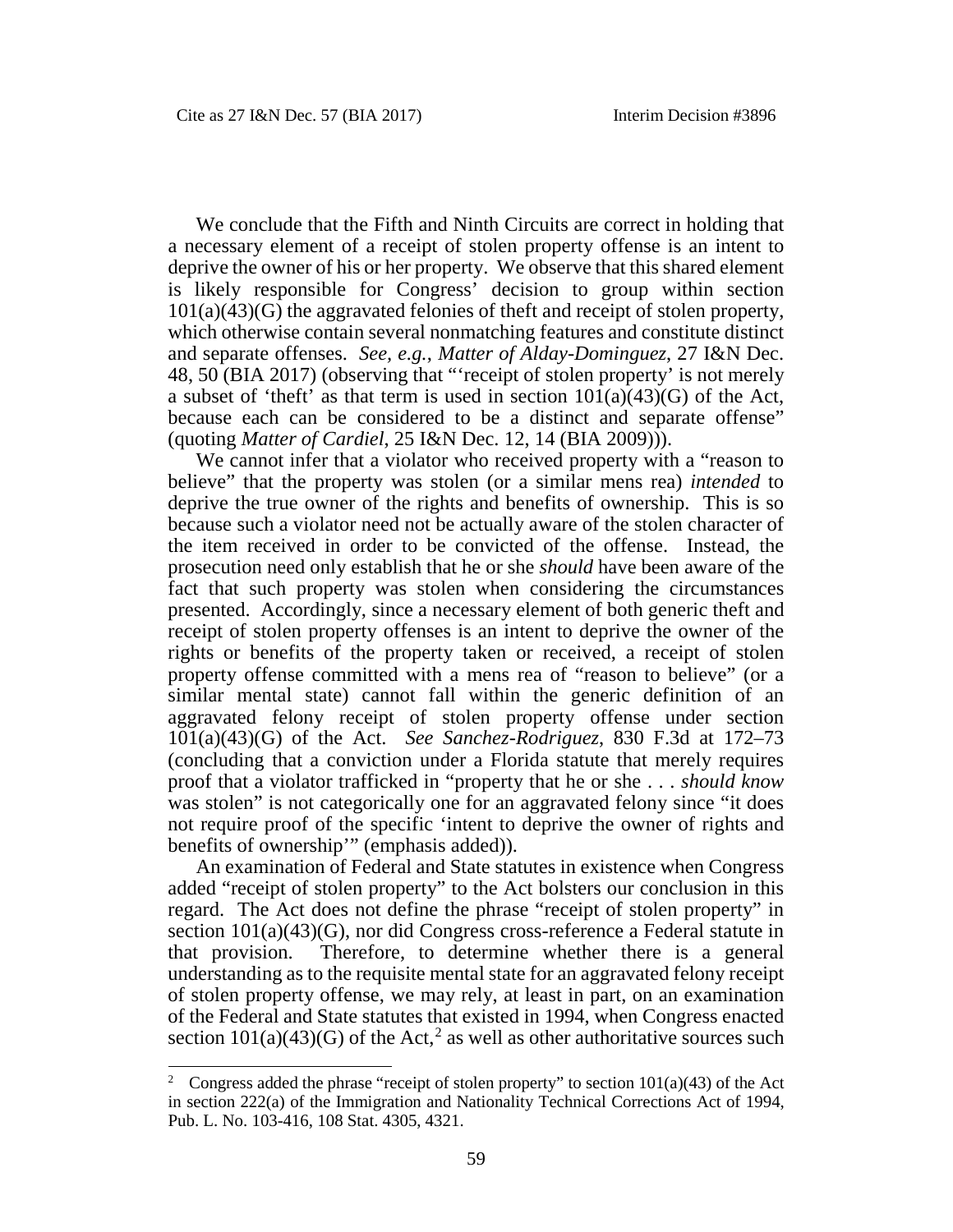as the Model Penal Code that define this species of offense. *See Matter of Cardiel*, 25 I&N Dec. at 17 (defining the phrase "receipt of stolen property" in section  $101(a)(43)(G)$  of the Act "based on the 'generic, contemporary meaning' of the statutory words at the time the statute was enacted" (quoting *Taylor v. United States*, 495 U.S. 575, 598 (1990))).

In examining Federal and State statutes contemporaneous to the addition of "receipt of stolen property" offenses to section  $101(a)(43)$  of the Act, we place particular importance on Federal law because we are interpreting a congressional enactment. *See Matter of Alvarado*, 26 I&N Dec. 895, 900 (BIA 2016) (relying to a "significant degree" on the Federal perjury statute to determine the scope of aggravated felony perjury under section 101(a)(43)(S) of the Act); *Matter of M-W-*, 25 I&N Dec. 748, 751 (BIA 2012) (finding the Federal murder statute to be "a significant point of reference" in defining the meaning of aggravated felony murder in section  $101(a)(43)(A)$ of the Act). In this regard, we find it significant that in 1994 nearly a dozen separate Federal statutes proscribing the receipt of stolen property required the Government to prove that an offender had received the property, knowing it had been stolen. *See* 18 U.S.C. §§ 641, 659, 662, 668(b)(2), 880, 1660, 1708, 2113(c), 2313(a), 2315, 2317 (1994); *see also United States v. Fields*, 466 F.2d 119, 120–21 (2d Cir. 1972).<sup>[3](#page-3-0)</sup> In 1994, 15 States also required proof that an offender had "knowingly"<sup>[4](#page-3-1)</sup> received stolen property.<sup>[5](#page-3-2)</sup>

<span id="page-3-0"></span><sup>&</sup>lt;sup>3</sup> The only exception was a seldom prosecuted statute relating to a particular type of dangerous property, namely, firearms. *See* 18 U.S.C. § 922(j) (1994) ("It shall be unlawful for any person to receive . . . any stolen firearm or stolen ammunition . . . knowing *or having reasonable cause to believe* that [it] was stolen" (emphasis added)).

<span id="page-3-1"></span><sup>4</sup> These jurisdictions required proof that the stolen property was either "knowingly" or "intentionally" received, or that a violator had received such property "knowing" that it had been stolen. Cal. Penal Code § 496 (West 1994); Haw. Rev. Stat. Ann. § 708-830(7) (West 1994); Ind. Code Ann. § 35-43-4-2(b) (West 1994); Kan. Stat. Ann. § 21-3701(a)(4) (West 1994); Ky. Rev. Stat. Ann. § 514.110 (West 1994); Mass. Gen. Laws Ann. ch. 266, § 60 (West 1994); Mont. Code Ann. § 45-6-301(3) (West 1994); N.Y. Penal Law § 165.54 (McKinney 1994); N.D. Cent. Code Ann. § 12.1-23-02(3) (West 1994); 11 R.I. Gen. Laws Ann. § 11-41-2 (West 1994); Tenn. Code Ann. § 39-14-103 (West 1994); Tex. Penal Code Ann. § 31.03(b)(2) (West 1994); Va. Code Ann. § 18.2-108 (West 1994); Wash. Rev. Code Ann. § 9A.56.140(1) (West 1994); Wis. Stat. Ann. § 943.34(1) (West 1994).

<span id="page-3-2"></span><sup>&</sup>lt;sup>5</sup> Almost all circuits have adopted the concept that "'[k]nowingly' in criminal statutes is not limited to positive knowledge, but includes the state of mind of one who does not possess positive knowledge only because he consciously avoided it." *United States v. Jewell*, 532 F.2d 697, 702 (9th Cir. 1976) (en banc); *see id.* at 700 ("The rule that wilful blindness is equivalent to knowledge is essential, and is found throughout the criminal law." (citation omitted)); *see also United States v. Heredia*, 483 F.3d 913, 918 (9th Cir.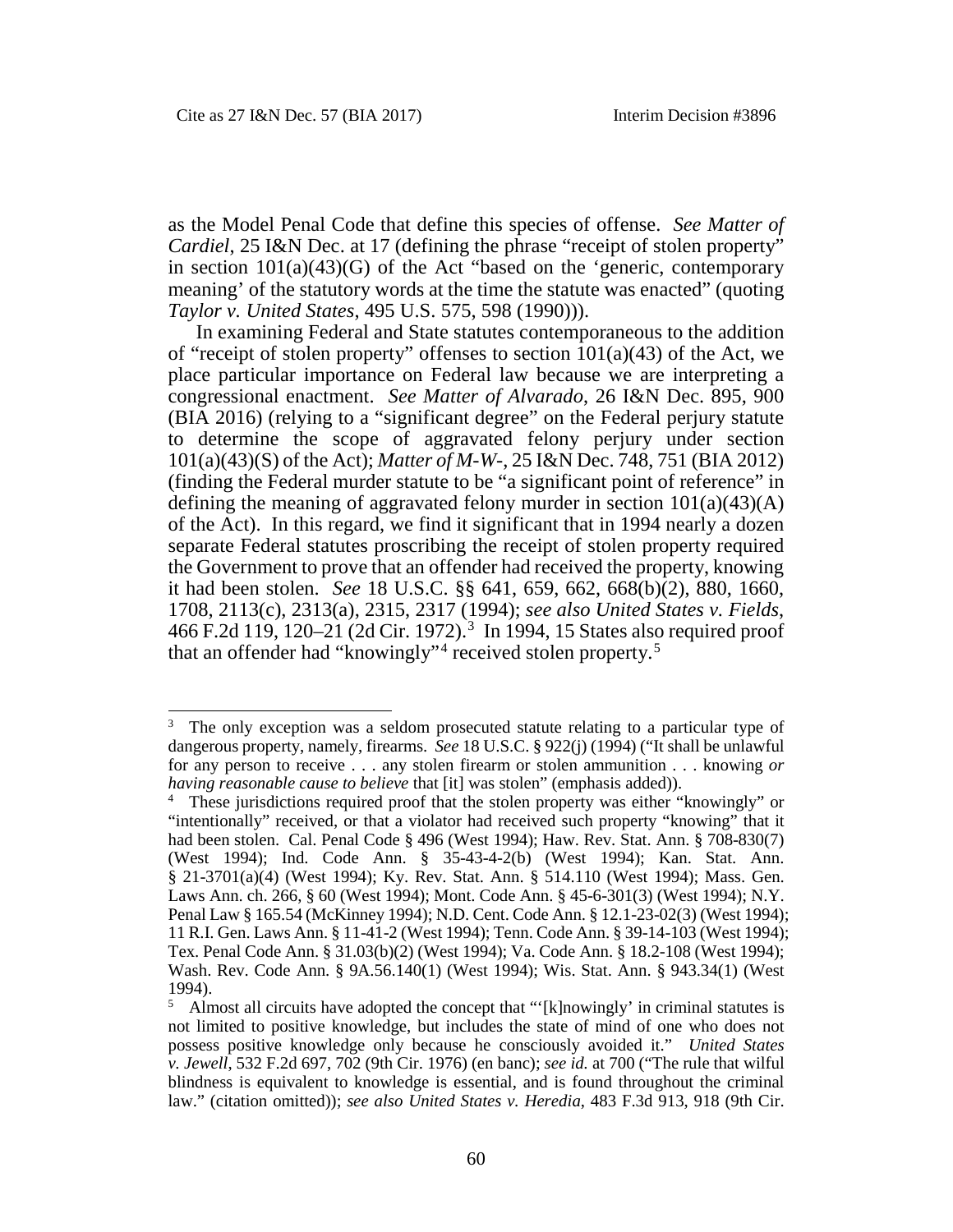$\overline{a}$ 

Section 223.6(1) of the Model Penal Code defines the offense of "receiving stolen property," in pertinent part, as "purposely receiv[ing], retain[ing], or dispos[ing] of movable property of another knowing it has been stolen, *or believing that it has probably been stolen*." (Emphasis added.) In 1994, the general receipt of stolen property statutes in 14 States mirrored the language of the Model Penal Code.<sup>[6](#page-4-0)</sup> We consider these jurisdictions to be in the same category as those that solely employed a "knowing" mental state, because both knowledge and belief require an awareness of the stolen nature of the property, with the difference only relating to the degree of certainty of such a belief. *See Matter of Bahta*, 22 I&N Dec. 1381, 1390 (BIA 2000) ("As expressed in the Model Penal Code, . . . the predominant modern view is that the term 'receiving stolen property' is now used in a generic sense to encompass . . . the knowing possession, retention, withholding, or concealing of property with *knowledge* that it has been stolen." (emphasis added)). As noted, a mental state of "reason to believe," by contrast, implies only that the offender *should* have been aware of the illicit nature of the received property based on the circumstances. *See Sanchez-Rodriguez*, 830 F.3d at 172–73.

An offender can violate section 32-4-5 of the South Dakota Codified Laws with one of two culpable mental states. First, a violator may know that a motor vehicle has been stolen. However, the statute also may be violated with a less culpable mens rea—namely, a "reason to believe" that the vehicle was stolen. The "reason to believe" standard was used in 1994 in one form or another in receipt of stolen property statutes in 21 jurisdictions.<sup>[7](#page-4-1)</sup>

<sup>2007) (</sup>acknowledging that almost all circuits follow the rule in *Jewell*). Thus, in contemplating "knowledge," we include the concept of "willful blindness."

<span id="page-4-0"></span><sup>&</sup>lt;sup>6</sup> The statutes in these jurisdictions required that property be received "knowing" or "believing" that it had been stolen. Colo. Rev. Stat. Ann. § 18-4-410(1) (West 1994); Conn. Gen. Stat. Ann. § 53a-119(8) (West 1994); Del. Code Ann. tit. 11, § 851 (West 1994); Md. Code Ann., Crim. Law Art. 27, § 342(c)(1) (West 1994); Me. Rev. Stat. Ann. tit.17-a, § 359(1)(A) (1994); Mo. Ann. Stat. § 570.080(1) (West 1994); Neb. Rev. Stat. Ann. § 28-517 (West 1994); N.H. Rev. Stat. Ann. § 637:7 (1994); N.J. Stat. Ann. § 2C:20-7(a) (West 1994); N.M. Stat. Ann. § 30-16-11 (West 1994); 18 Pa. Stat. and Cons. Stat. Ann. § 3925(a) (West 1994); S.D. Codified Laws § 22-30A-7 (1994); Utah Code Ann. § 76-6-408(1) (West 1994); Vt. Stat. Ann. tit. 13, § 2561 (West 1994).

<span id="page-4-1"></span><sup>7</sup> *See* Ala. Code § 13A-8-16(a) (1994); Ariz. Rev. Stat. Ann. § 13-1802(A)(5) (1994); Ark. Code Ann. § 5-36-106(a)(2) (West 1994); D.C. Code Ann. § 22-3832 (West 1994); Fla. Stat. Ann. § 812.019 (West 1994); Ga. Code Ann. § 16-8-7(a) (West 1994); Idaho Code Ann. § 18-2403(4) (West 1994); 720 Ill. Comp. Stat. Ann. 5/16-1(a)(4) (West 1994); Iowa Code Ann. § 714.1(4) (West 1994); La. Stat. Ann. § 14:69(A) (1994); Mich. Comp. Laws Ann. § 750.535(1) (West 1994); Minn. Stat. Ann. § 609.53(1) (West 1994); Miss. Code Ann. § 97-17-70(1) (West 1994); N.C. Gen. Stat. Ann. § 14-72(a) (West 1994); Nev. Rev. Stat. Ann. § 205.275 (West 1994); Ohio Rev. Code Ann. § 2913.51(A) (West 1994);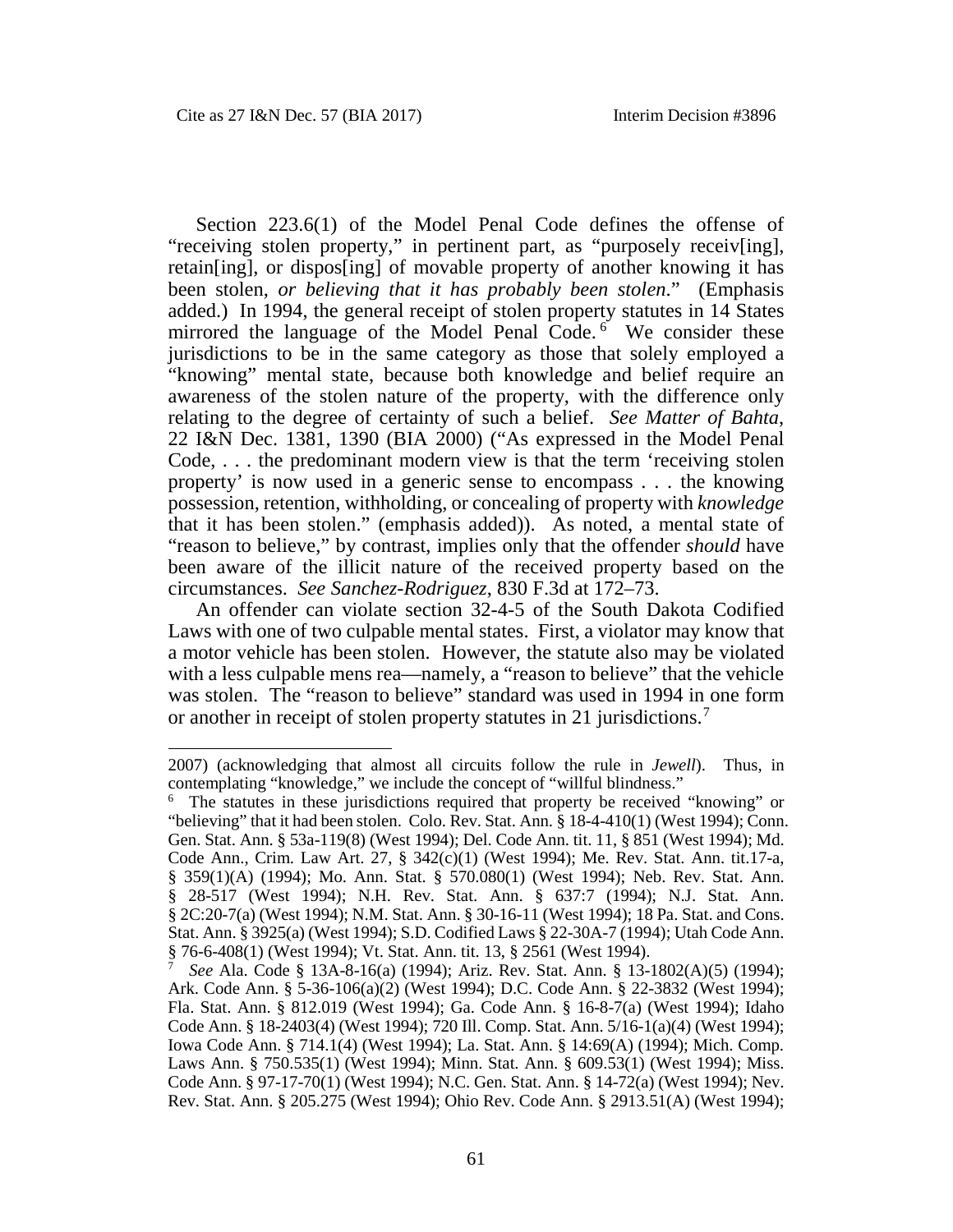$\overline{a}$ 

We further note that in 1994 many jurisdictions broke down their receipt offenses into more specific statutes covering specific forms of property, such as motor vehicles and firearms, and/or individuals in certain occupations, such as pawnbrokers and junk dealers.<sup>[8](#page-5-0)</sup> Upon review of the State statutes covering the receipt of stolen motor vehicles, we observe that several jurisdictions required proof that a violator had a "reason to believe" (or a similar mens rea) that a vehicle was stolen, even though a violator of the general receipt of stolen property statutes of these jurisdictions must have "knowingly" received such property. However, an almost equal number of jurisdictions required proof that a violator receive a vehicle "knowing" it had been stolen, even though the same violator could be convicted under the general receipt of stolen property statutes of these jurisdictions if he or she had a "reason to believe" (or a similar mens rea) that the property was stolen.<sup>[9](#page-5-1)</sup> And four jurisdictions with separate statutes proscribing the receipt of stolen motor vehicles employed the same mens rea contained in the general receipt of stolen property statutes of those jurisdictions. [10](#page-5-2) Under these circumstances, we do not find these statutes particularly useful in determining the mens rea requirements for an aggravated felony receipt of stolen property offense under the Act.

In sum, while the statutes of 21 jurisdictions, including the District of Columbia, and one Federal statute used the lesser mental state of "reason to believe" or something similar in criminalizing the receipt of stolen property in 1994, 29 State statutes, 11 Federal statutes, and the Model Penal Code used an elevated standard of "knowledge or belief" when section  $101(a)(43)(G)$  was enacted.<sup>[11](#page-5-3)</sup> This survey, while not dispositive in itself, lends substantial support to our conclusion that a statute that only requires

Okla. Stat. Ann. tit. 21, § 1713(A) (West 1994); Or. Rev. Stat. Ann. § 164.095(1) (West 1994); S.C. Code Ann. § 16-13-180 (1994); W. Va. Code Ann. § 61-3-18 (West 1994); Wyo. Stat. Ann. § 6-3-403(a) (West 1994).

<span id="page-5-0"></span><sup>8</sup> *See, e.g.*, Cal. Penal Code § 496a (relating to "dealer[s] in or collector[s] of junk, metals, or secondhand materials"); Ind. Code Ann. § 28-7-5-36 ("pawnbroker[s]"); Mich. Comp. Laws Ann. § 446.214 (same); Vt. Stat. Ann. tit. 13, § 2561 ("dealer[s] in property").

<span id="page-5-1"></span>*Compare* Colo. Rev. Stat. Ann. § 42-5-102(1) (providing that the offense of receipt or possession of a stolen motor vehicle requires proof of a lesser form of mens rea than knowledge that the property was stolen); Del. Code Ann. tit. 21, § 6704; Mass. Gen. Laws Ann. ch. 266, § 28; N.M. Stat. Ann. § 66-3-505; 31 R.I. Gen. Laws Ann. § 31-9-2; S.D. Codified Laws § 32-4-5; Va. Code Ann. § 18.2-109, *with* 625 Ill. Comp. Stat. Ann. 5/4-103 (stating that the offense of receipt or possession of a stolen motor vehicle requires proof of knowledge); N.C. Gen. Stat. Ann. § 20-108; Okla. Stat. Ann. tit. 47, § 4-103; S.C. Code Ann. § 16-21-80.

<span id="page-5-2"></span><sup>10</sup> *See* Idaho Code Ann. § 49-228; Ind. Code Ann. § 35-43-4-2.5(c); Nev. Rev. Stat. Ann. § 205.273(1)(b); W. Va. Code Ann. § 17A-8-5.

<span id="page-5-3"></span><sup>&</sup>lt;sup>11</sup> One jurisdiction required proof that property be received while "reckless[ly] disregard[ing] that [it] was stolen." Alaska Stat. Ann. § 11-46-190 (West 1994).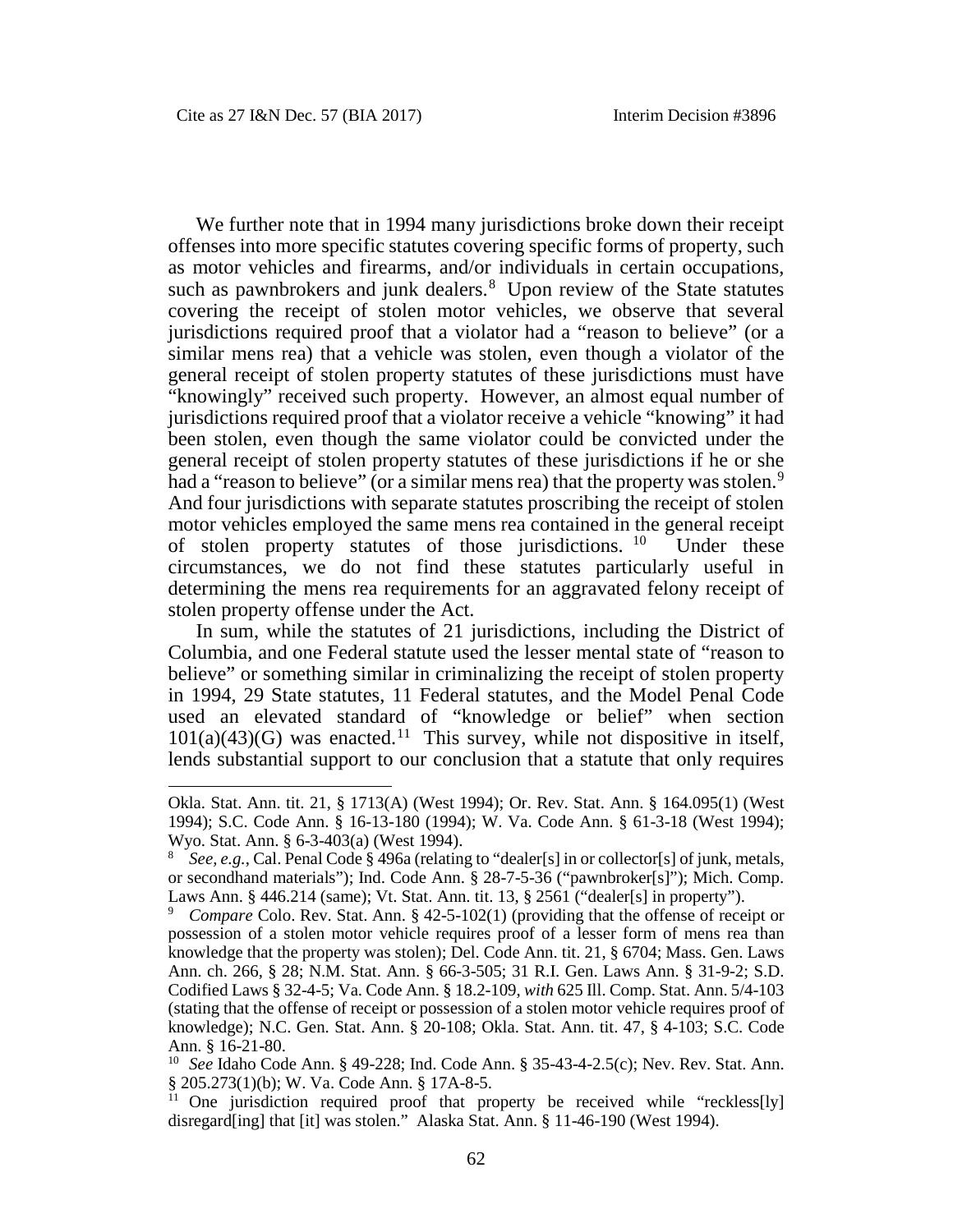proof that a violator had a "reason to believe" that the property received was stolen cannot qualify as an aggravated felony receipt of stolen property offense under section  $101(a)(43)(G)$  of the Act.

We acknowledge that a substantial minority of jurisdictions utilize the lower "reason to believe" (or a similar) standard, as does the South Dakota statute at issue here. Thus, the "reason to believe" standard was not outside the mainstream in defining the offense of "receipt of stolen property" in 1994. However, pursuant to *Taylor*, 495 U.S. at 598, we conclude that the view embodied in the majority of jurisdictions, including all but one Federal statute, reflects the "generic, contemporary meaning" of the phrase "receipt of stolen property" when it was added to section 101(a)(43) of the Act. Indeed, we are unaware of any authority for the proposition that Congress should be deemed to have adopted, for purposes of defining an aggravated felony, a mens rea standard that falls below the mens rea embraced by the majority of State and Federal jurisdictions because a substantial *minority* of jurisdictions embraced it. We therefore hold that the mens rea of "knowledge or belief" is an essential element of an aggravated felony receipt of stolen property offense under section  $101(a)(43)(G)$  of the Act, and this element excludes a mens rea equivalent to a "reason to believe."

Our approach is consistent with the Supreme Court's recent unanimous decision in *Esquivel-Quintana v. Sessions*, 137 S. Ct. 1562 (2017), where the Court relied on both the contemporaneous existence of Federal statutes proscribing sexual abuse of a minor that were limited to minors under 16 years of age and the fact that a majority of State jurisdictions likewise adopted 16 as the age of consent. Based on this survey of Federal and State law, the Court held that the generic definition of aggravated felony sexual abuse of a minor under section  $101(a)(43)(A)$  of the Act "requires that the victim be younger than 16." *Id.* at 1568.

The Court's analysis undermines the assertions of the DHS and the dissent that we should interpret the generic definition of receipt of stolen property as encompassing all levels of scienter included in various State statutes when "receipt of stolen property" was added to the Act, rather than limit this definition to the level of scienter reflected in the majority of Federal and State statutes at that time. Further, we are unaware of any Supreme Court or Federal court of appeals decision that has held that a statute containing a "reason to believe" (or a similar) mens rea is sufficient to define *any* aggravated felony, much less one involving receipt of stolen property.

Finally, even if we remained in doubt as to the proper interpretation of section  $101(a)(43)(G)$ , the rule of lenity would obligate us to construe any ambiguity in favor of the respondent. *See, e.g.*, *Leocal v. Ashcroft*, 543 U.S. 1, 11 n.8 (2004) (holding that any lingering ambiguities in the language of the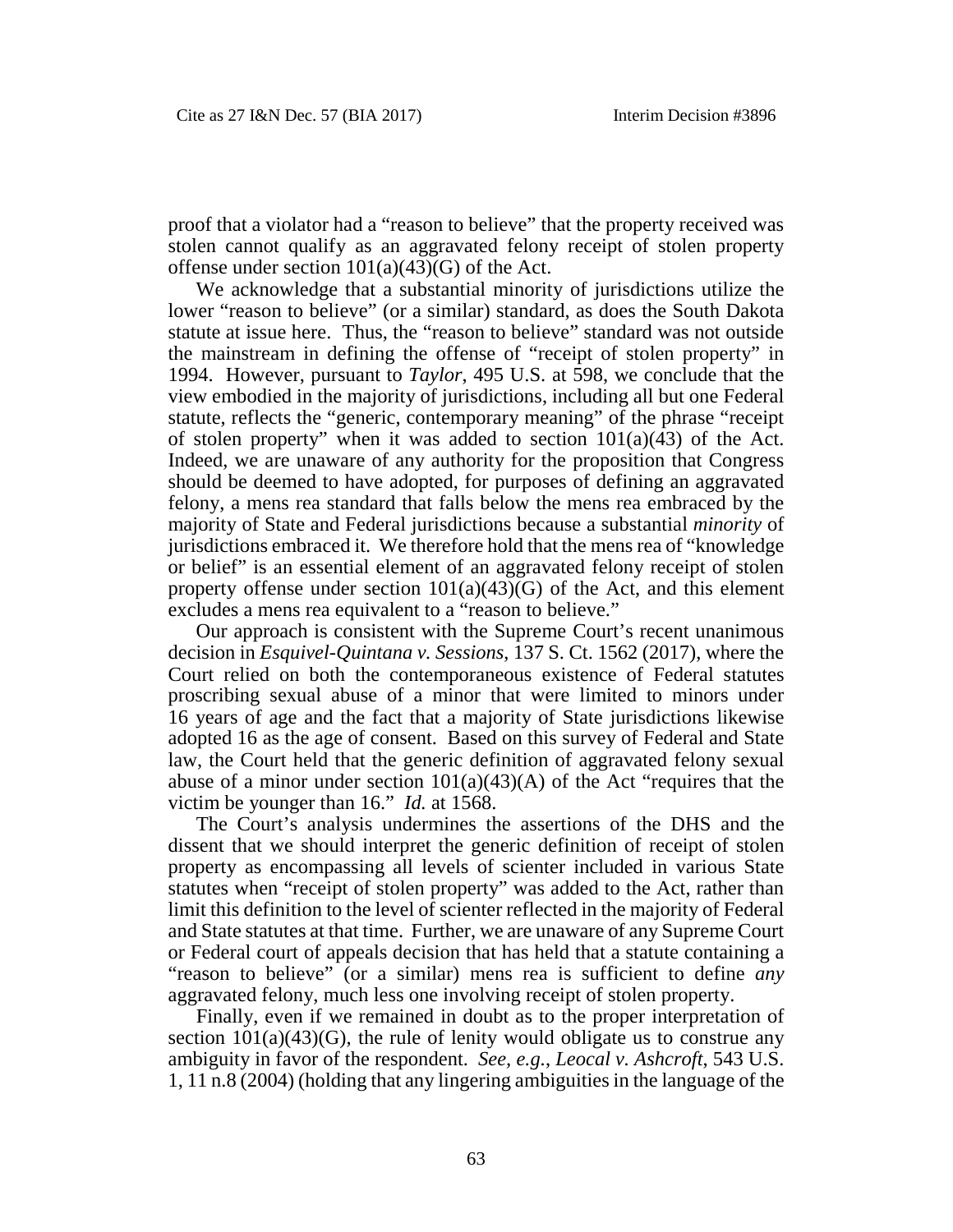Act are to be resolved in an alien's favor); *Matter of Tiwari*, 19 I&N Dec. 875, 881 (BIA 1989).<sup>[12](#page-7-0)</sup>

#### III. CONCLUSION

We conclude that the respondent's conviction for receipt of a stolen motor vehicle under section 32-4-5 of the South Dakota Codified Laws, which merely requires a violator to have a "reason to believe" that the vehicle received was stolen, categorically does not define an aggravated felony receipt stolen property offense under section  $101(a)(43)(G)$  of the Act. Accordingly, the DHS's appeal will be dismissed. The DHS has requested that we remand the record to enable new charges to be lodged. Under the circumstances, we will grant the request.<sup>[13](#page-7-1)</sup> *See*  $\overline{8}$  C.F.R.  $\overline{8}$  1003.30 (2017).

**ORDER:** The appeal of the Department of Homeland Security is dismissed.

**FURTHER ORDER:** The record is remanded for further proceedings consistent with the foregoing opinion and for the entry of a new decision.

### *DISSENTING OPINION:* Garry D. Malphrus, Board Member

I cannot agree with the majority's conclusion that the respondent's receipt of stolen property offense does not qualify as an aggravated felony under section 101(a)(43)(G) of the Immigration and Nationality Act, 8 U.S.C. § 1101(a)(43)(G) (2012). I agree that our task is to determine the generic, contemporary meaning of the phrase "receipt of stolen property" in section 101(a)(43)(G) by surveying the Federal and State statutes as they existed in

<span id="page-7-0"></span><sup>&</sup>lt;sup>12</sup> The DHS does not challenge the Immigration Judge's conclusion that the respondent's statute of conviction is indivisible with respect to whether an offender either knew or had reason to believe that the property received was stolen, and we agree with this conclusion. *See State v. Brown*, 296 N.W. 2d 501, 503 (S.D. 1980) (upholding an indictment that charged a defendant in the disjunctive with receiving property "he knows, *or* has reason to believe, has been stolen" (emphasis added)); *see also Matter of Chairez*, 27 I&N Dec. 21, 24 (BIA 2017) (holding that where "a prosecutor charges a defendant in the disjunctive . . . , that [is] 'as clear an indication as any that each alternative is only a possible means of commission, not an element that the prosecutor must prove to a jury beyond a reasonable doubt'" (quoting *Mathis v. United States*, 136 S. Ct. 2243, 2257 (2016))).

<span id="page-7-1"></span><sup>&</sup>lt;sup>13</sup> After the Immigration Judge issued her decision, the DHS filed motions to reopen and reconsider that were accompanied by a Form I-261 (Additional Charges of Removability) charging that the respondent is removable under section  $237(a)(2)(A)(ii)$  of the Act, as an alien convicted of two crimes involving moral turpitude not arising out of a single scheme of criminal misconduct, and section  $237(a)(2)(B)(i)$  of the Act, as an alien convicted of an offense relating to a controlled substance. However, the Immigration Judge did not rule on the motions before the appeal was taken.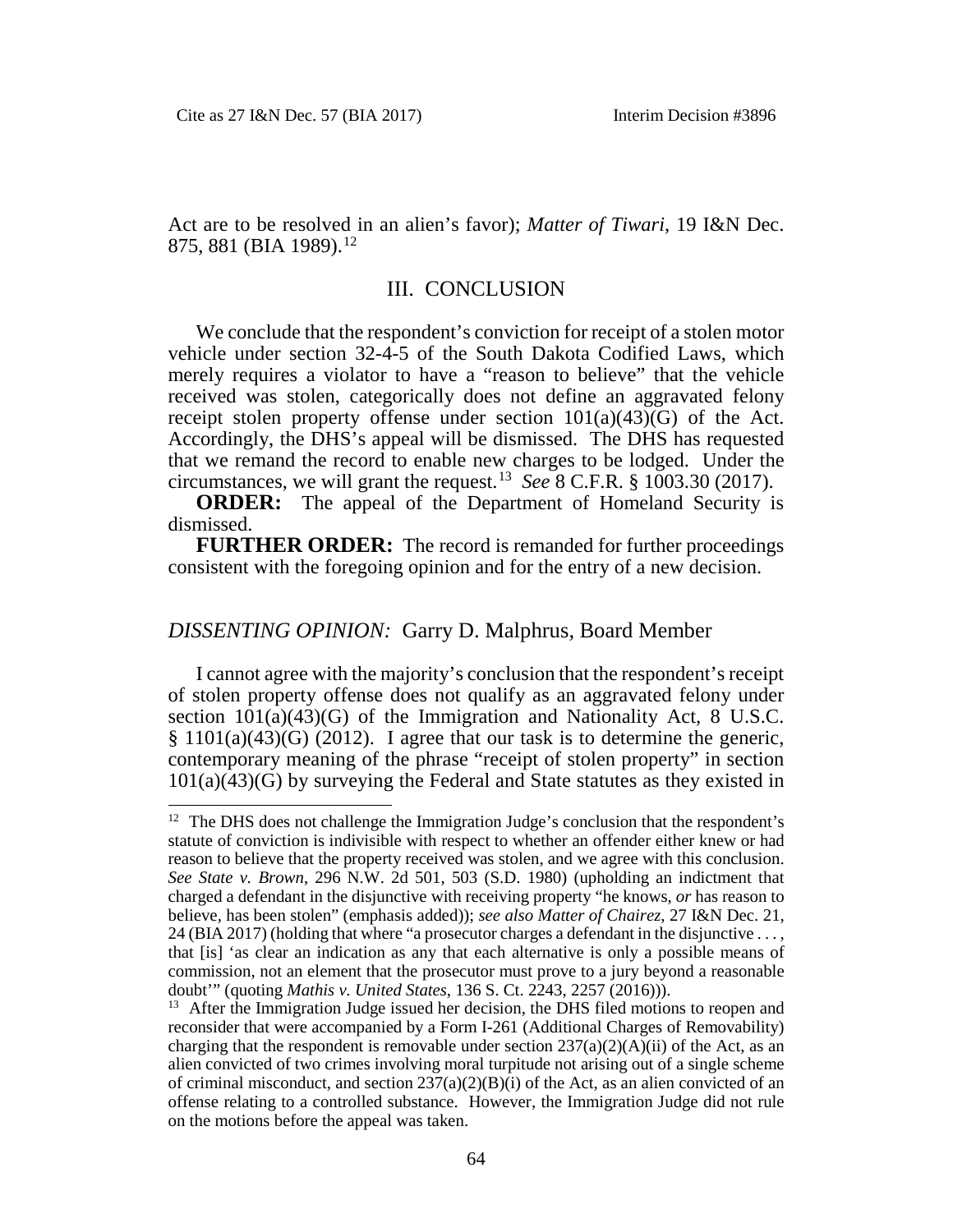1994, when Congress added the phrase "receipt of stolen property" to section 101(a)(43) of the Act, as well as the Model Penal Code. *See Taylor v. United States*, 495 U.S. 575, 592, 598 (1990); *see also Matter of Alvarado*, 26 I&N Dec. 895, 897 (BIA 2016). However, there was simply no consensus regarding the mens rea standard for receipt of stolen property offenses in 1994. I cannot conclude that Congress intended to adopt a mens rea that, according to the majority, would preclude offenses in 21 jurisdictions, as well as a Federal offense, from qualifying as aggravated felonies.

I agree with the majority that we should place particular importance on Federal law in arriving at our conclusion, but I believe doing so supports a contrary result because Federal law was not uniform in 1994 with respect to this issue. Rather, Congress employed both knowledge and reason to believe mens rea standards in Federal statutes criminalizing the receipt of stolen property. In this regard, Congress included a reason to believe standard in 18 U.S.C. § 922(j) (1994), which criminalizes the receipt or possession of a stolen firearm. Notably, this statute involves serious misconduct and carries a penalty of up to 10 years of imprisonment, making it one of the most strongly punished Federal crimes the majority cites. *See* 18 U.S.C. § 924(a)(2) (1994). Yet, under the majority's approach a conviction under 18 U.S.C. § 922(j) would not qualify as an aggravated felony receipt of stolen property offense. There is no reason to conclude that Congress intended such a result.

Moreover, some Federal statutes in the broader criminal context used a reason to believe (or an equivalent) mens rea standard in 1994. For instance, to obtain a conviction under 18 U.S.C. § 842(h) (1994), the Government was required to prove beyond a reasonable doubt that a defendant had received stolen explosive materials while "knowing or having reasonable cause to believe" that such materials had been stolen. *See also, e.g.*, 18 U.S.C. § 231(a)(2) (1994) (proscribing the transportation of firearms while "knowing or having reason to know" that the same will be used unlawfully); 21 U.S.C. § 841(d)(2) (1994) (criminalizing the possession or distribution of certain chemicals "knowing, or having reasonable cause to believe, that the . . . chemical will be used to manufacture a controlled substance").

When Congress enacted section  $101(a)(43)(G)$  as part of the Immigration and Nationality Technical Corrections Act of 1994, Pub. L. No. 103-416, § 222(a), 108 Stat. 4305, 4321 ("INTCA"), State offenses criminalizing the receipt of stolen property employed varying mental states. In attempting to categorize States' laws within respective mens rea categories, the majority's definition actually groups together two mental states, "knowledge" and "belief." Within the 29 States that encompass the majority's definition, 15 States used a "knowing" mens rea standard, while 14 States mirrored the language used by the Model Penal Code, which required that a violator